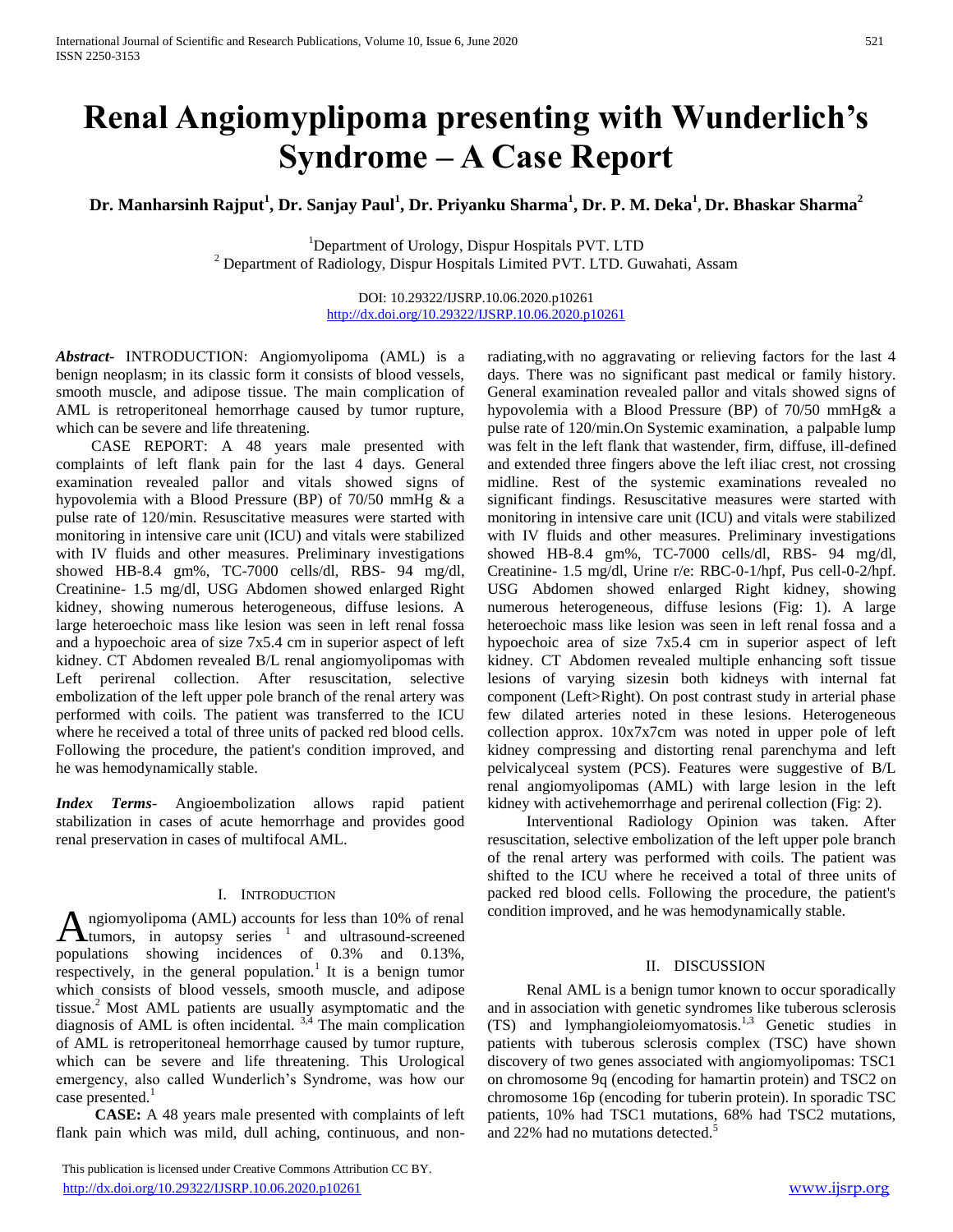The typical sporadic presentation is of a middle-aged woman with a single asymptomatic tumor. Sporadic AML are usually detected incidentally.<sup>2</sup> In 10% of cases, AML can also present with features of acute retroperitoneal bleeding, manifesting with acute flank pain, abdominal tenderness and signs of internal bleeding such as hematuria.<sup>1,4</sup> This Urological emergency is also called Wunderlich Syndrome and is the most significant complication of Renal Angiomyolipomas.  $3$  Risk factors for rupture of angiomyolipoma includes aneurysm size of >5mm which strongly correlates with rupture followed by tumor size  $>$  4mm, pregnancy and genetic abnormalities.<sup>6</sup>

On Grayscale Ultrasound,the lesion appears as a welldefined, markedly, hyperechoic mass relative to normal renal parenchyma with acoustic shadowing. However, a subset of minimal fat AMLs are isoechoic to slightly hypoechoic and lack shadowing. Color Doppler will detect pseudo-aneurysms which appear as a color-filled ovoid or round structures within or adjacent to an AML. Color flow appears as swirling or "yinand yang" sign. $\frac{7}{2}$  On CT scan, the lesion appears as a wellmarginated, heterogeneous mass with macroscopic fat arising from renal cortex, which originates from a triangular or rectangular notchlike defect in the cortex, called the "Notch Sign".<sup>7</sup> The presence of fat, within a renal lesion confirmed on non-enhanced CT by a value of −20 HU or less, is considered the diagnostic hallmark. Findings of more than 20 pixels with attenuation of less than −20 HU and of more than 5 pixels with attenuation of less than −30 HU have been found to have a positive predictive value of  $100\%$ .

On MRI, it appears typically as heterogeneous signal intensity. Macroscopic fat will show high signal intensity on T1WI and T2WI.Other findings include loss of signal fat suppression (frequency selective), signal loss in out of phase images on opposed phases imaging, India ink artifact and chemical shift artifact (alternating high and low signal bands on out of phase images). However, clear cell RCCs lack India ink artifact and do not lose signal on conventional T1 fat-suppressed sequences.<sup>9</sup>

Angiographic findings include highly vascular mass with disorganized, long, and tortuous vessels, sacculated pseudoaneurysms, absence of arterio-venous shunts, "Sunburst" appearance of capillary nephrogram.<sup>7</sup>

The management of AMLs has been correlated with symptoms. patients with small tumors (<4 cm) that tend to be asymptomatic are managed conservatively, under periodic ultrasonographic follow up.<sup>10</sup> Ablative therapies such as radiofrequency ablation and cryoablation have also been used for the treatment of angiomyolipoma, but follow-up remains short $11,12$ 

Intervention should be considered for larger tumors, particularly if the patient is symptomatic, taking into account the patient's age, comorbidities, and other related factors.<sup>13</sup> In women of childbearing age and patients with limited access to surveillance or to emergency care, a proactive approach should also be considered.<sup>13</sup>

A nephron-sparing approach, by either selective embolization or open or laparoscopic or robotic partial nephrectomy, is clearly preferred to radical nephrectomy in patients with angiomyolipomas requiring intervention. <sup>14,15</sup>

Preservation of renal tissue remains a priority in those with TSC or multicentric angiomyolipoma and particularly in patients with underlying renal insufficiency. The overall complication rate with embolization in one series was 10% which is similar to rates of partial nephrectomy and included hemorrhage, abscess formation, or sterile liquefaction of the tumor requiring percutaneous drainage or surgical intervention. <sup>15</sup> These data highlight the need for extended follow-up after selective embolization, which would not be required after partial nephrectomy.<sup>16</sup> Selective embolization should be considered as first-line therapy  $17$  in patients with acute or potentially lifethreatening hemorrhage , because surgical exploration in this setting is often associated with total nephrectomy.<sup>16</sup>

In a systemic review of 524 cases of angioembolization, at a mean follow-up of 39 months, the mean size reduction was 3.4 cm. Unplanned repeat embolization or surgery was required in 20.9% of cases during this period.  $17$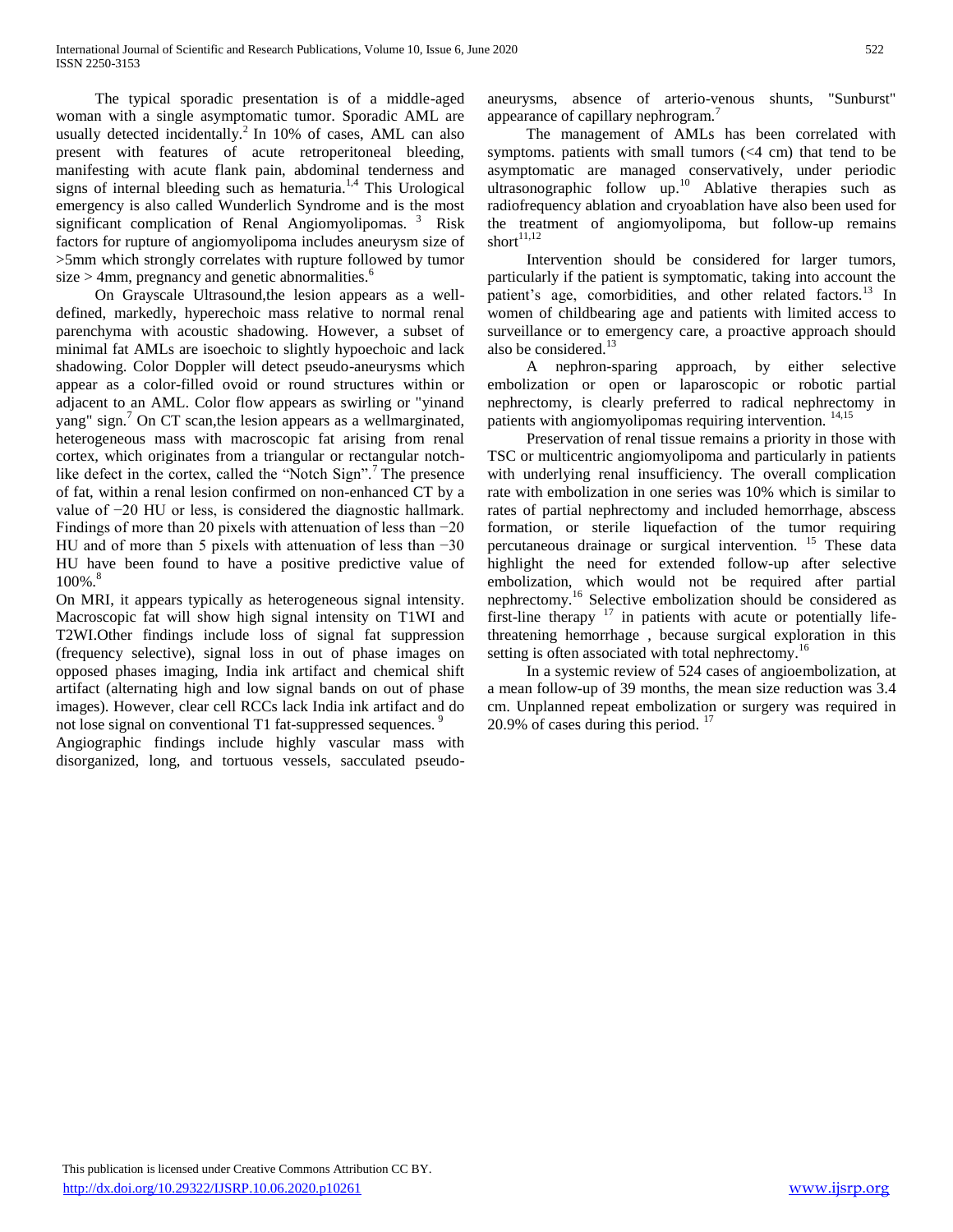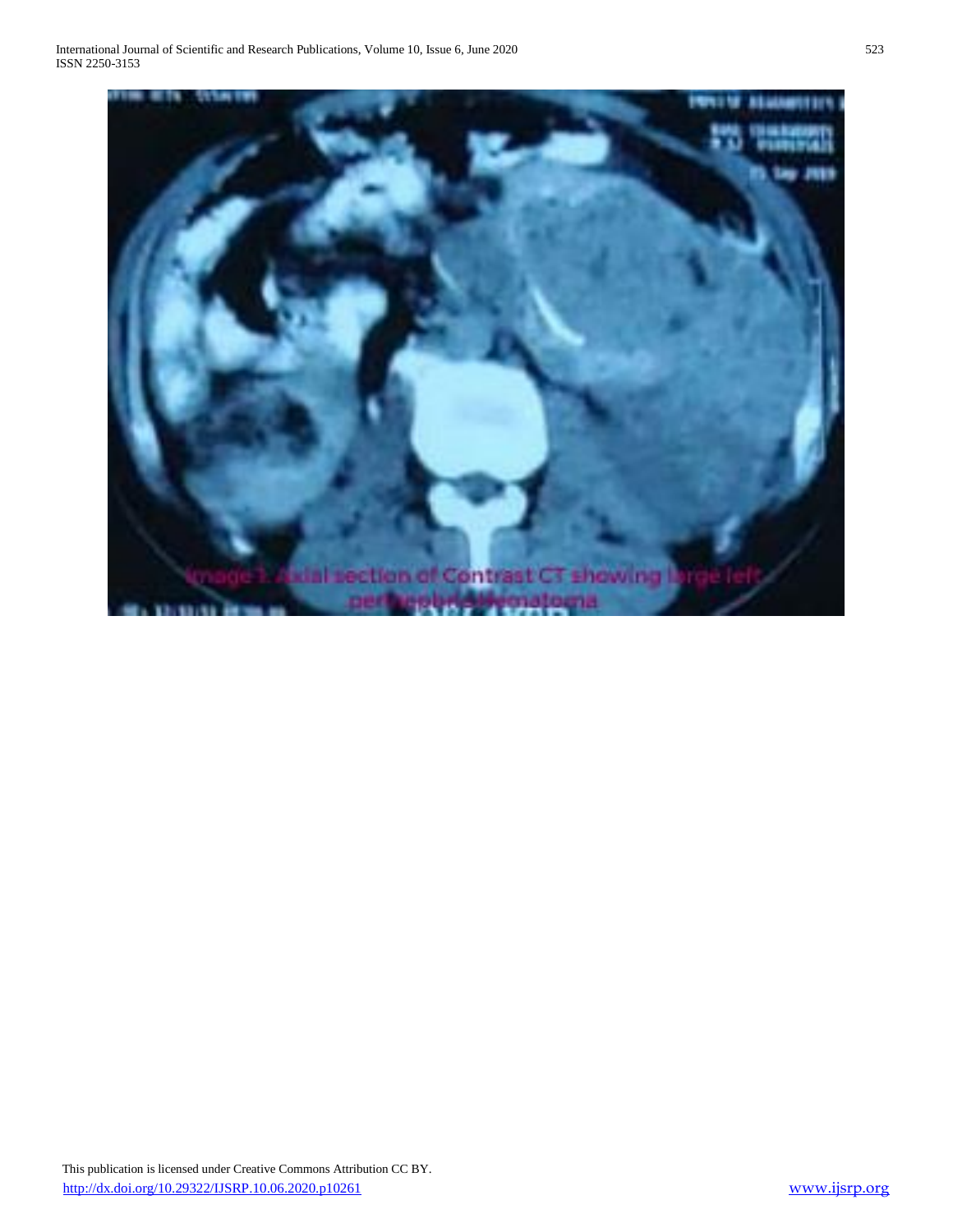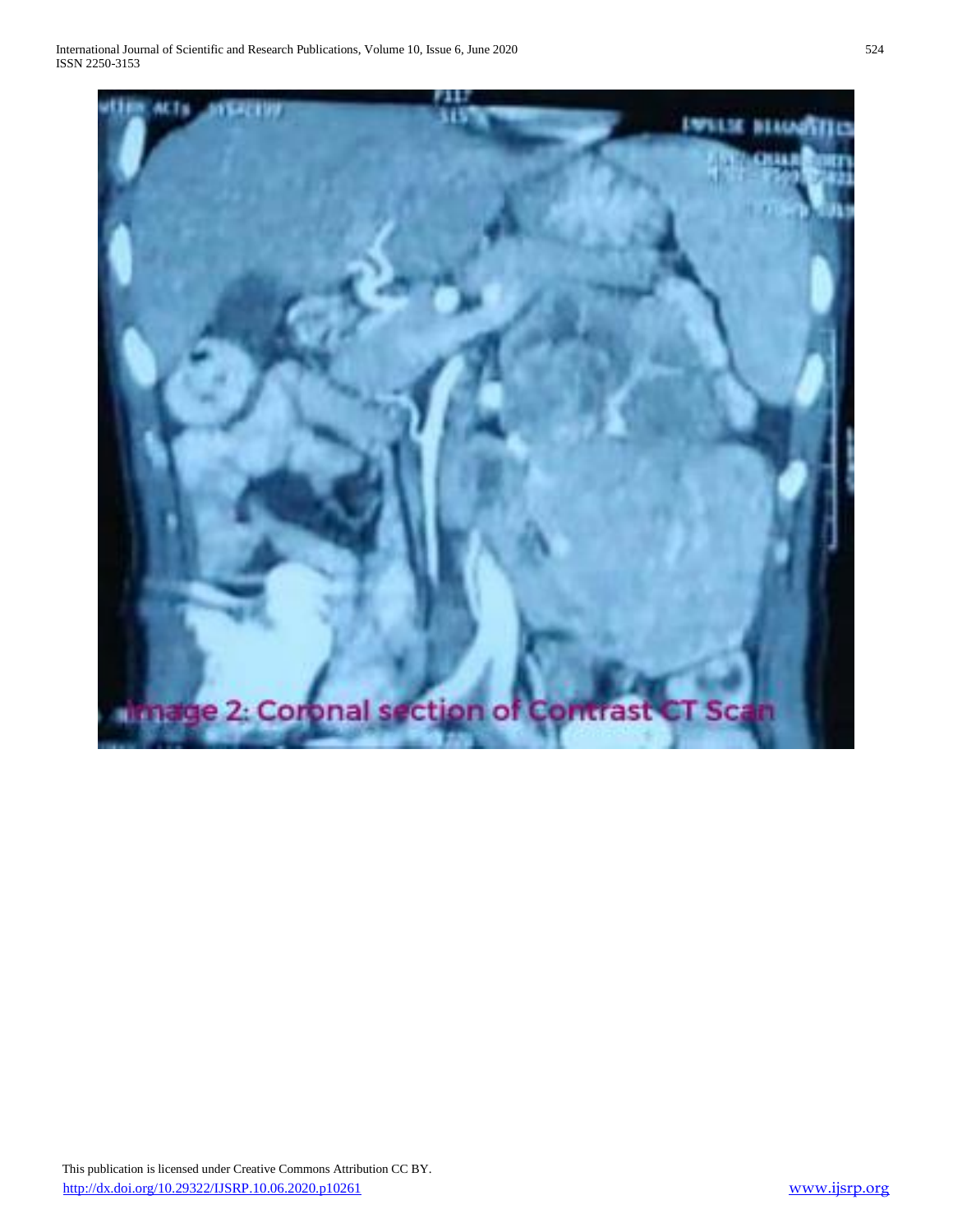

# III. CONCLUSION

A case of Wunderlich's Syndrome with massive retroperitoneal hemorrhage who was hemodynamically unstable presented in the Urology emergency. Patient was resuscitated and selective Renal Angioembolization was performed. Angioembolization allows rapid patient stabilization in cases of acute hemorrhage and provides good renal preservation. <sup>14</sup>

#### **REFERENCES**

- [1] Eble JN. Angiomyolipoma of kidney. SeminDiagnPathol 1998;15(1):21–40.
- [2] Bissler and Kingswood,2004) Bissler JJ, Kingswood JC. Renal angiomyolipomata. Kidney Int 2004;66(3):924–34.
- [3] Seyam RM, Bissada NK, Kattan SA, et al. Changing trends in presentation, diagnosis andmanagement of renal angiomyolipoma: comparison of sporadic and tuberous sclerosis complex–associated forms. Urology. 2008;72(5):1077–1082.

 This publication is licensed under Creative Commons Attribution CC BY. <http://dx.doi.org/10.29322/IJSRP.10.06.2020.p10261> [www.ijsrp.org](http://ijsrp.org/)

- [4] Steiner MS, Goldman SM, Fishman EK, et al. The natural history of renal angiomyolipoma. Urol.1993;150(6):1782–1786.
- [5] Dabora SL, Jozwiak S, Franz DN, Roberts PS, Nieto A, Chung J, Choy YS, Reeve MP, Thiele E, Egelhoff JC, Kasprzyk-Obara J. Mutational analysis in a cohort of 224 tuberous sclerosis patients indicates increased severity of TSC2, compared with TSC1, disease in multiple organs. The American Journal of Human Genetics. 2001 Jan 1;68(1):64-80.
- [6] Wang C, Li X, Peng L, GouX, Fan J. An update on recent developments in rupture of renal angiomyolipoma. Medicine. 2018 Apr;97(16)
- [7] Aal AA, Moawad S, Hanaoka M, Abouarab A, Mahmoud K, Oser R, Gunn A, Ertel N, Saddekni S, Birmingham AL. Endovascular management of renal angiomyolipoma using a unique sclerotic-embolic mixture. European Congress of Radiology 2017.
- [8] Simpfendorfer C, Herts BR, Motta-Ramirez GA, et al. Angiomyolipoma with minimal fat on MDCT: can counts of negative-attenuation pixels aid diagnosis? AJR Am J Roentgenol.2009;192(2):438–443.
- [9] Israel GM, Hindman N, Hecht E, Krinsky G. The use of opposed-phase chemical shift MRI in the diagnosis of renal angiomyolipomas. American Journal of Roentgenology. 2005 Jun;184(6):1868-72.
- [10] Matin S, Tamboli P, Wood C. Renal angiomyolipoma. Bukowski RM, Novick AC. Clinicalmanagement of renal tumors. Humana: Totowa, NJ; 2008.